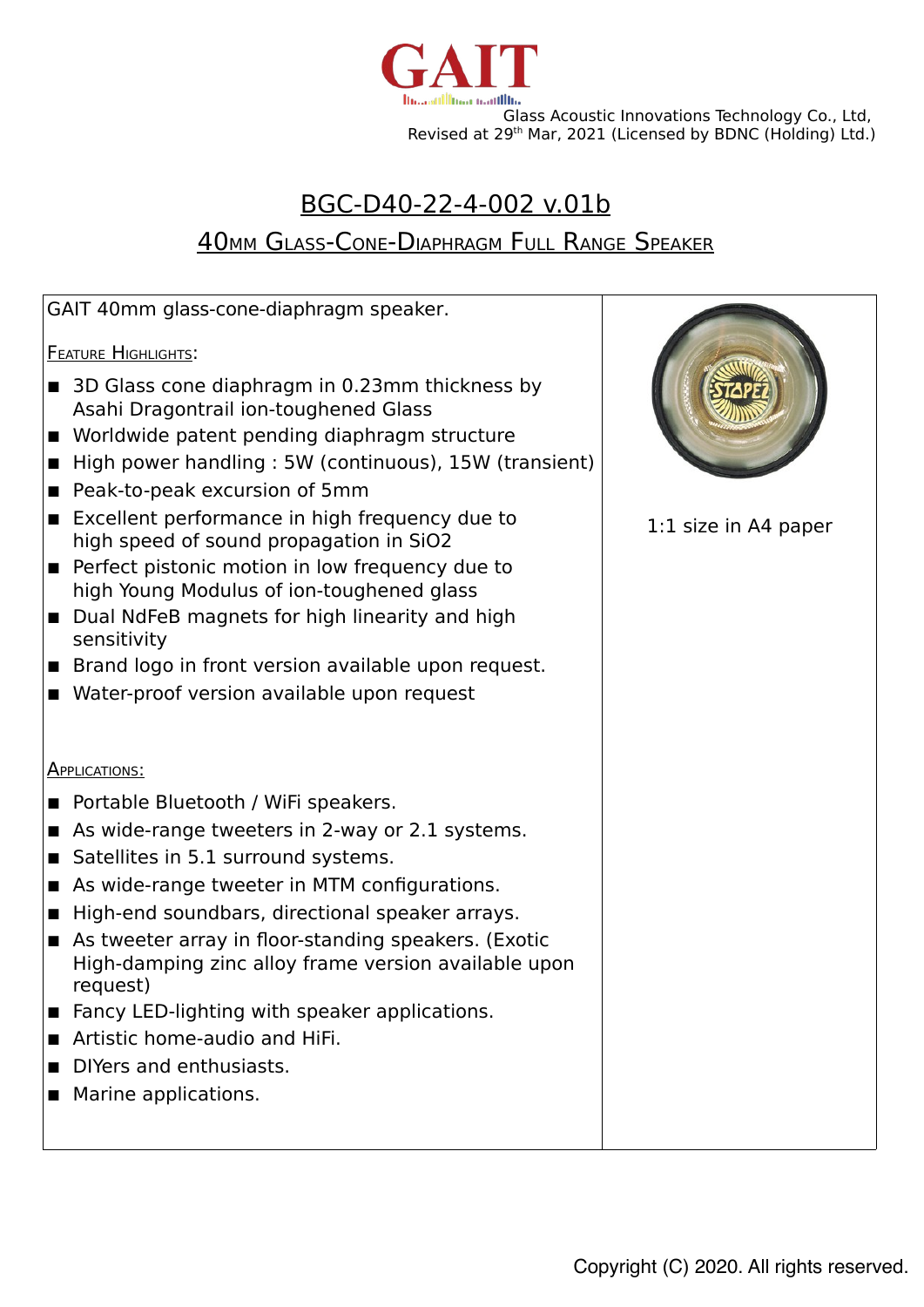

#### **DRAWINGS AND DIMENSIONS:**

### All units are in mm unless specified.



#### IMPEDANCE CURVE VS FREQUENCY:



Copyright (C) 2020. All rights reserved.